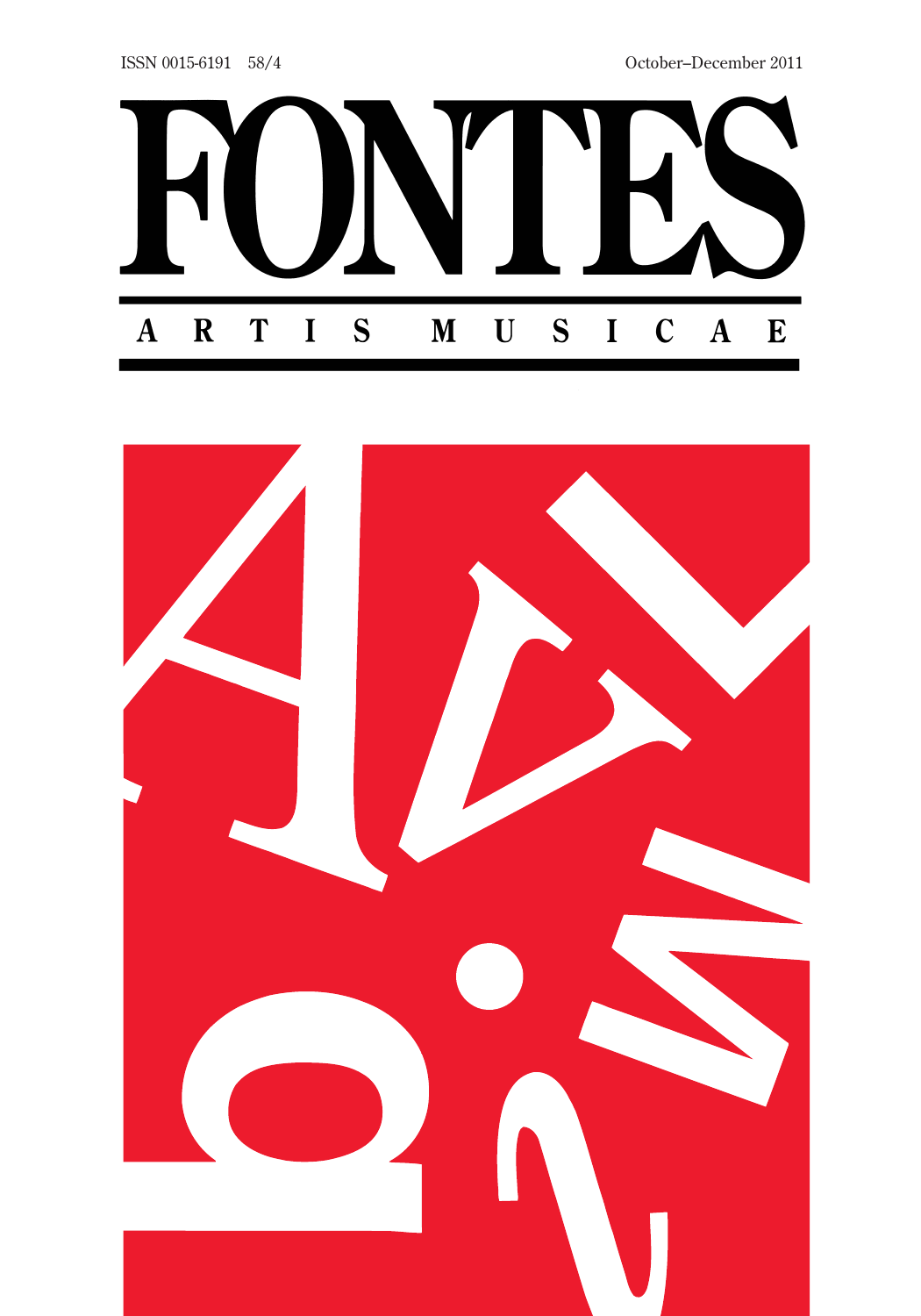

Journal of the International Association of Music Libraries, Archives and Documentation Centres (IAML)

Journal de l'Association Internationale des Bibliothèques, Archives et Centres de Documentation Musicaux (AIBM)

Zeitschrift der Internationalen Vereinigung der Musikbibliotheken, Musikarchive und Musikdocumentationzentren (IVMB)

#### **Editor**

Maureen Buja, Ph.D., Hong Kong Gold Coast, Block 22, Flat 1-A, 1 Castle Peak Road, Tuen Mun, NT, Hong Kong; Telephone: +852-2146-8047; email: fontes@iaml.info

#### **Assistant editors**

*Reviews editors*

*US and Canada*

Mary Black Junttonen, Music Librarian, Fine Arts—Music Library, Michigan State University, East Lansing, MI 48824 USA. Telephone: +1-517-432-6123, ext. 282; e-mail: blackma@mail.lib. msu.edu

#### *Europe*

Clemens Gresser, Pendlebury Library of Music, University Music School, West Road, Cambridge CB3 9DP UK. Telephone: +44-223-335183; email: eueditor@iaml.info

Alexandros Charkiolakis (Greece)

Gerald Seaman (Oxford)

*Editorial Board:* Jutta Lambrecht, (Chair, IAML Publications Committee); Georgina Binns (Victorian College of the Arts, University of Melbourne, Australia); Thomas Kalk (Stadtbücherein Düsseldorf – Musikbibliothek, Düsseldorf ); Adélaïde Kientzi (Bibliothèque du Conservatoire de Strasbourg, France)

*Advertising manager:* David A. Day, Curator, Music Special Collections, Brigham Young University, Harold B. Lee Library, Provo, UT 84602 USA. Telephone: (801) 422-6119; fax: (801) 422-0466; e-mail: david\_day@byu.edu

#### **Corresponding editors**

Georgina Binns (Victorian College of the Arts, University of Melbourne, Australia) Johan Eeckeloo (Bibliotheek, Koninklijk Conservatorium, Brussel, België) Maria Elisa Peretti Pasqualini (São Paulo Symphony, São Paulo, Brazil) Lisa Philpott (University of Western Ontario, London, ON, Canada) Jutta Lambrecht (WDR Westdeutscher Rundfunk, Köln, Deutschland) Ilvi Rauna (Eesti Muusika-Ja Teatriakadeema, Tallinn, Estonia) Heikki Poroila (Vantaa City Library, Finland) Cécile Reynaud (Bibliothèque national de France, départment Musique, Paris, France) Federica Riva (Conservatorio di musica 'A. Boito', Parma, Italy) Ria Warmerdam (NBD Biblion, Leidschendam, Nederland) Mari Itoh (Aichi Shukutoku University, Nagoya, Nippon) Jorid Nordal Baumann (National Library of Norway, Norge) Santie de Jongh (Documentation Centre for Music, Stellenbosch University, South Africa) Helen Faulkner (Delius Trust, United Kingdom) Ruthann McTyre (University of Iowa, Iowa City, IA, US)

FONTES is not available for sale: the journal is supplied only to members of the Association, with the price subscription included in membership dues. Membership application should be made to the IAML Secretary General or to the secretariat of the applicant's national branch. Business correspondence relating to mailing list rental, change of address, order for back issues, claims, and other matters should be sent to the Treasurer. See the inside back cover for addresses.

FONTES ist nicht im Handel erhältlich. Die Zeitschrift wird ausschließlich an Mitglieder der IAML abgegeben; der Bezugspreis ist im Mitgliedsbeitrag enthalten. Anträge auf Mitgliedschaft richten Sie bitte an den IAML-Generalsekretär oder an das Sekretariat Ihrer nationalen Gruppe. Es wird gebeten, die geschäftliche Korrespondenz bezügl. Adressänderung, Bestellung älterer Ausgaben, kostenpflichtiger Nutzung des Mitgliederverzeichnisses, Forderungen und sonstige Anfragen ausschließlich direkt an den Schatzmeister zu senden. Die Adressen finden Sie auf der hinteren Innenseite des Umschlages.

FONTES n'est pas disponible à la vente. La revue n'est adressée qu'aux membres de l'association, le prix de l'abonnement étant compris dans celui de l'adhésion. Les demandes d'adhésion doivent être faites auprès du Secrétaire général de l'AIBM ou du secrétariat de la branche nationale du demandeur. Toute correspondance concernant la location du fichier d'adresses, les changements d'adresses, la commande d'anciens numéros, les réclamations et autres sujets doit être adressée au Trésorier. Les coordonnées se trouvent en troisième de couverture.

FONTES is published quarterly by A-R Editions, 8551 Research Way, Suite 180, Middleton, WI 53562 USA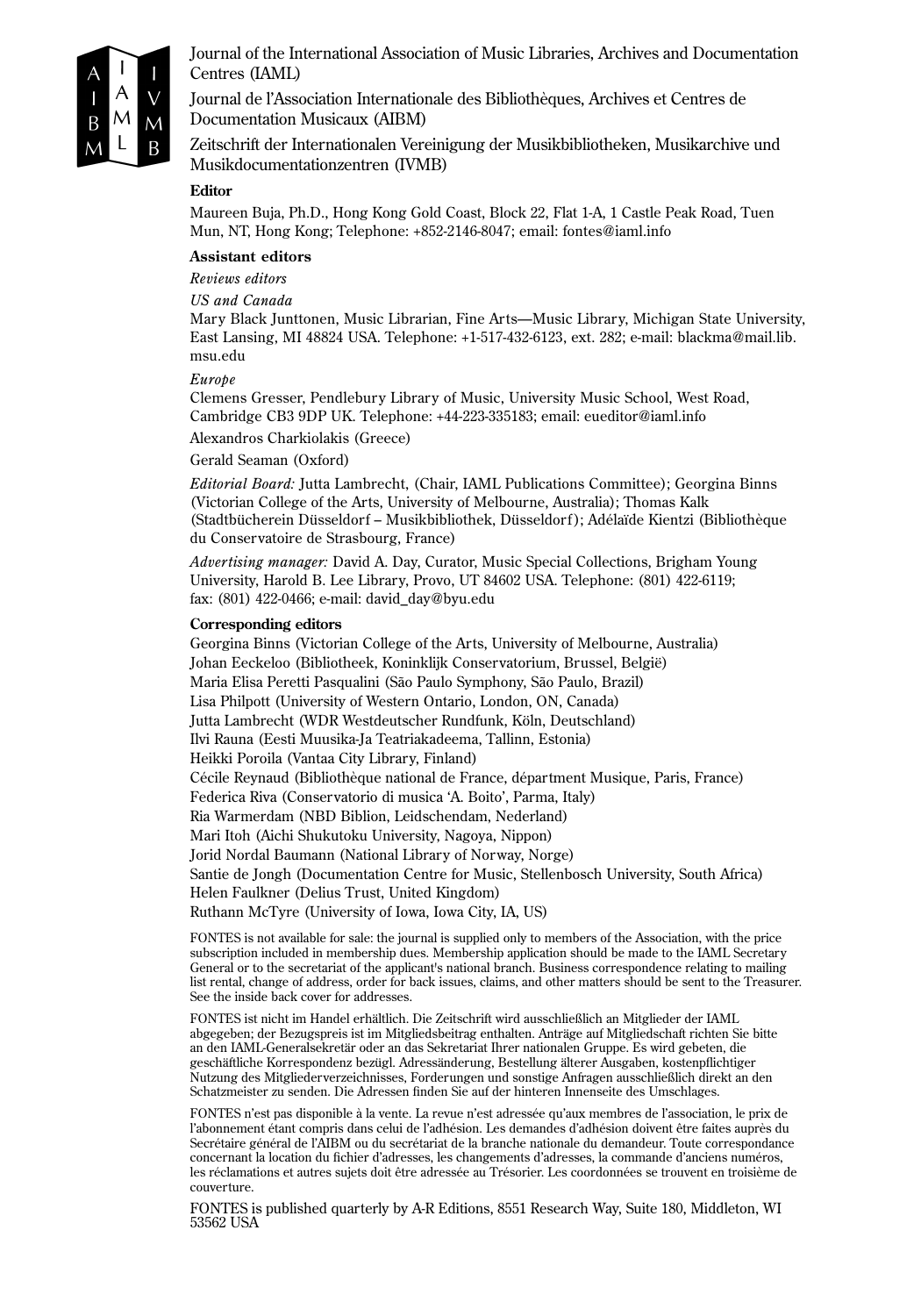# **FONTES ARTIS MUSICAE**

VOLUME 58/4, OCTOBER–DECEMBER 2011

# **CONTENTS**

- 357 IAML Council Minutes 2011 *Pia Shekhter*
- 367 IAML Treasurer's Report 2010 *Kathryn Adamson*

# **IAML Reports Board Committees**

- 373 Ad-Hoc Committee on Electronic Voting *Antony Gordon*
- 373 Ad-Hoc Committee on Electronic *Fontes Jutta Lambrecht*

#### **Professional Branches**

- 373 Archives and Music Documentation Centres Branch *Manual Ervitti*
- 376 Broadcasting and Orchestra Libraries Branch *Sabina Benelli, Angela Escott*
- 378 Libraries in Music Teaching Institutions Branch *Pia Shekhter, Claire Kidwell*
- 381 Public Libraries Branch *Hanneke Kuiper*
- 383 Research Libraries Branch *Almut Boehme*

#### **Subject Commissions**

- 384 Bibliography Commission *David Day*
- 387 Commission on Audio-Visual Materials *Mary Wedgewood*
- 388 Commission on Service and Training *Geoff Thomason*
- 390 Cataloguing Commission *Joseph Hafner*
- 391 Cataloguing Commission: Sub-Commission on ISBD and Music *Massimo Gentili-Tedeschi*
- 392 Cataloguing Commission: Sub-commission on UMIMARC *Isabelle Gauchet Doris, Massimo Gentili-Tedeschi, Tiziana Morsanuto*

# **Working Groups**

**Branches:**

395 Archives Branch: Working Group on Access to Music Archives *Jon Bagüés*

#### **Commissions:**

- 396 Bibliography Commission: Working Group on Access to Performance Ephemera *Rupert Ridgewell*
- 396 Cataloguing Commission: Working Group on the Exchange of Authority Data *Malcolm Jones*
- 396 Cataloguing Commission: Working Group on a Music Ontology *Antony Gordon*

#### **Committees:**

- 396 Constitution *Richard Chesser*
- 397 Copyright *Helen Faulkner*
- 397 Information Technology Committee *Antony Gordon*
- 397 Outreach *Martie Severt*
- 397 Programme *Stansław Hrabia*
- 399 Publications *Jutta Lambrecht*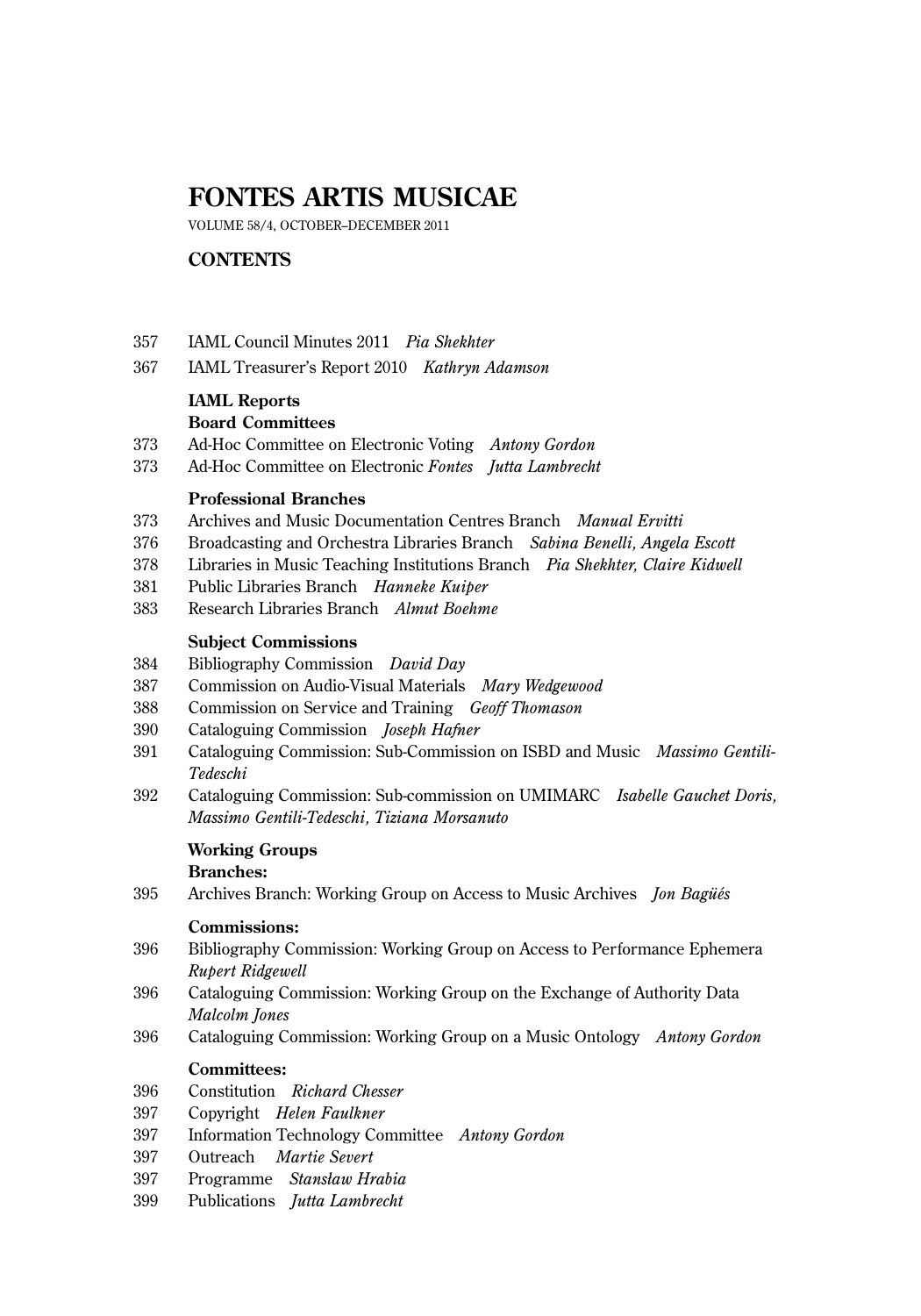#### **R-Projects**

- 401 RISM (Répertoire international des sources musicales) *Klaus Keil*
- 403 RILM (Répertoire international de littérature musicale) *Barbara Dobbs Mackenzie*
- 407 RIdIM (Répertoire international d'Image Musicale) *Antonio Baldassare*
- 409 RIPM (Répertoire international de la presse musicale) *H. Robert Cohen*

#### **IAML-L and ISMN**

- 412 IAML-L *Bonna J. Boettcher*
- 412 International Standard Music Number (ISMN) *Hartmut Walravens*

#### **National Reports**

- 414 Australia *Robyn Holmes*
- 415 Austria *Thomas Aigner*
- 415 Belgium *Johan Eeckeloo*
- 416 Canada *Kirsten Walsh*
- 417 Czech Republic *Jana Navraátilová*
- 418 Estonia *Kaie Viigipuu-Kreintaal*
- 418 Finland *Jaakko Tuohiniemi*
- 419 France *Elizabeth Giuliani*
- 420 Germany *Barbara Wiermann*
- 420 Hungary *Julianna Gócza*
- 422 Italy *Federica Riva*
- 424 Japan *Masakata Kanazawa.*
- 425 Lithuania *Jurate Janutenaitè*
- 426 The Netherlands *Willem Rodenhuis*
- 427 New Zealand *Phillippa McKeown-Green*
- 428 Nigeria *Christian Onyeji*
- 429 Norway *Siren Steen*
- 429 Poland *Stansław Hrabia*
- 430 Russia *Emilia Rassena*
- 431 Slovakia *Anna Kucianová*
- 433 Spain *Jorge García*
- 433 Sweden *Birgitta Sparre*
- 434 Switzerland *Dorothea Baumann*
- 434 United Kingdom and Ireland *Richard Chesser*
- 436 United States *Jerry McBride, Judy Tsou*

#### **Corresponding Editor's News**

437 Report from Oslo Public Library on the 22 July 2011 Oslo bombing *Ann Kunish* 

#### **Reviews**

- 439 *Niveau Nische Nimbus. Die Anfänge des Musikdrucks nördlich der Alpen.* Edited by Birgit Lodes. *Elisabeth Giselbrecht*
- 440 *The Era after the Baroque: Music and the Fine Arts 1750–1900.* By Robert Tallant Laudon. *Marcie Ray*
- 442 *The Blue Moment: Miles Davis's Kind of Blue and the Remaking of Modern Music.* By Richard Williams. *John Schuster-Craig*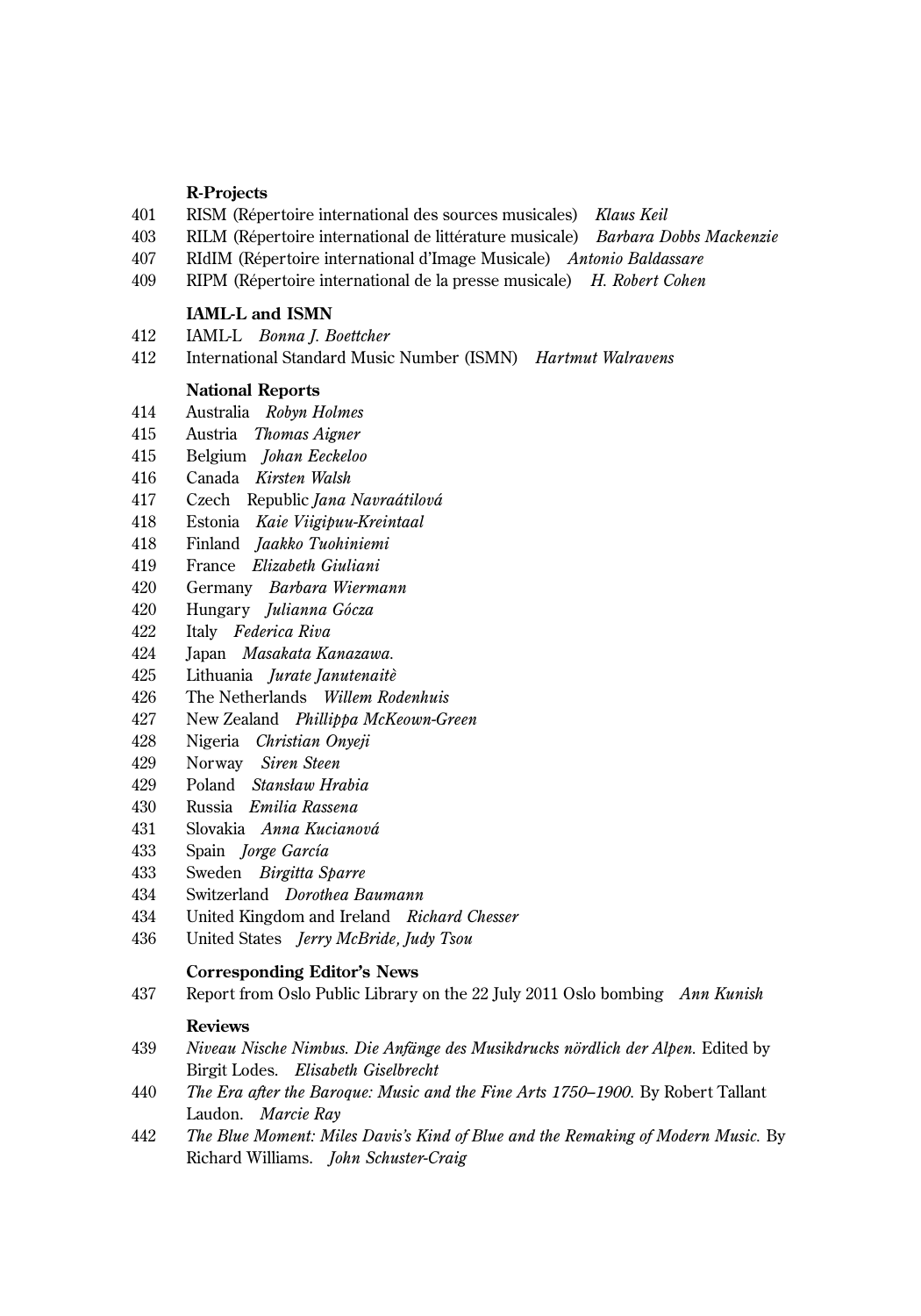- *Hanns Eisler Briefe 1907–1943.* Herausgegeben von Jürgen Schebera und Maren Köster. *Claudia Albert*
- *The Conductor's Legacy*. Compiled and Edited by Paula A. Crider. *William Berz*
- *Gabriel Fauré: les voix du clair-obscur*. By Jean-Michel Nectoux. *Jan Dewilde*
- *The Lost Cellos of Lev Aronson.* By Frances Brent. *Mac Nelson*
- *Work and Sing: A History of Occupational and Labor Union Songs in the United States.* By Ronald D. Cohen. *Joshua Barton*
- *Coll' astuzia, col giudizio: Essays in Honor of Neal Zaslaw*. Edited by Cliff Eisen. *Bryan Proksch*
- *An Annotated Index to Selected Articles from The Musical Courier, 1880–1940.* By Peter H. Adams. *Carol A. Hess*
- **Recent Publications in Music** *comp. Geraldine Ostrove*
- **Index**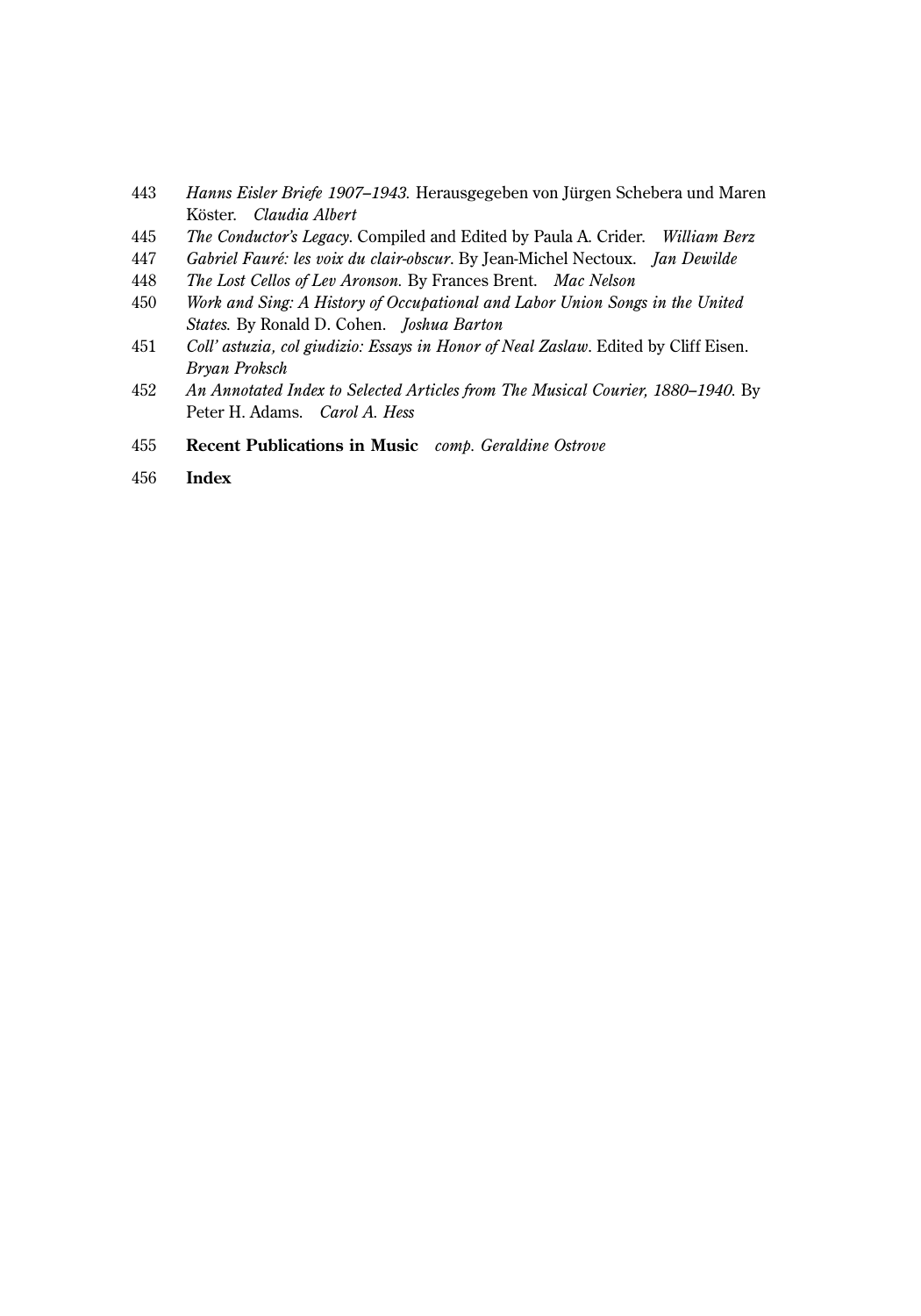# **MINUTES FOR THE COUNCIL MEETING**

# *on Sunday 24 July at 14.00 and Thursday 28 July at 16.00*

**Present:** (at both sessions unless otherwise indicated by I or II)

Kathryn Adamson, IAML Treasurer; Thomas Aigner, President Austrian Branch; Tsuneko Arakawa, observer (II); Jon Bagüés, Co-Chair Working Group on Access to Music Archives; Antonio Baldassare, RIdIM (II); Peter Baxter, observer (II); Zdravko Blažekovi , RILM; Almut Boehme, observer (II); Bonna Boettcher, IAML-L List owner (I); Attilio Bottegal, observer (II); Katrin Braun, observer (II); Kitty Buckley, observer (II); Maureen Buja, Editor of *Fontes Artis Musicae*; Sarah Burn, observer (II); Jolanta Byczkowska-Sztaba, observer (II); Maira Canzonieri, observer (II); Kerstin Carpvik, observer; Jim Cassaro, observer; Richard Chesser, Chair Constitution Committee and President UK-Ireland Branch; H. Robert Cohen, RIPM; Anne-Marie Comte, observer; Marta Crippa, observer (I); Mary Davidson, observer; David Day, Chair Bibliography Commission; Nienke de Boer, observer; Jürgen Diet, observer (II); Stefan Domes, observer (I); Carolyn Dow, observer (II); Jantien Dubbeldam; President Dutch Branch; Johan Eeckeloo, IAML Vice-President and Belgian representative; Boel Enbågen, observer (I); Stefan Engl, observer (II); Inger Enquist, Co-Chair Working Group on Access to Music Archives; Estela Escalada, observer (I); Eva Falkenström Svangård, observer (I); Cristina Farnetti, observer (I); Helen Faulkner, Chair Copyright Committee (I); Michael Fingerhut, observer (I); Roger Flury, IAML President; Gabriele Gamba, IAML Webmaster; Jorge Garcia, President Spanish Branch (I); Massimo Gentili-Tedeschi, IAML Previous Past-President; Brigitte Geyer, observer (I); Consuelo Giglio, observer (I); Julianna Gócza, President Hungarian Branch (II); Maria Luz González-Peña, observer (II); Antony Gordon, IAML Vice-President and Chair of the Cataloguing Commission and Chair of the IT Committee; Jane Gottlieb, observer; Clemens Gresser, observer (I); Janneka Guise, President Canadian Branch; Joseph Hafner, observer (I); Susanne Haglund, observer; Allison Hall, observer (II); Ruth Harris, observer (I); Liz Hart, observer (II); Dominique Hausfater, observer (II); Ruth Hellen, observer; Berit Holth, observer (II); Stanisław Hrabia, IAML Vice-President and President Polish Branch; Marguerite Iskenderian, observer (II); Andrew Justice, Chair Commission on Audio-Visual Materials (II); Thomas Kalk, observer; Masakata Kanazawa; President Japanese Branch (II); Claire Kidwell, observer (I); Benjamin Knysak, RIPM (II); Hanneke Kuiper, Chair Public Libraries Branch (I); Jutta Lambrecht, IAMLVice-President and Chair of Publications Committee; Laurence Languin, President French Branch (II); Tamara Lapteva, observer (II); Ann Le Lay, observer; Deborah Lee, observer (II); Thomas Leibnitz, observer (II); Andreas Linne, observer (II); Barbara Dobbs Mackenzie, RILM; Karen McAulay, observer (I); Jerry McBride, President MLA; Brian McMillan, observer; Inger-Mari Malm, observer (I); Anne Mees, observer (II); Ann Kersting Meuleman, observer (II); Balázs Mikusi, observer (II); Francoise Molitor, observer (II); Lena Nettelbladt, observer (I); Jürg Obrecht, observer (I); Andreas Odenkirchen, observer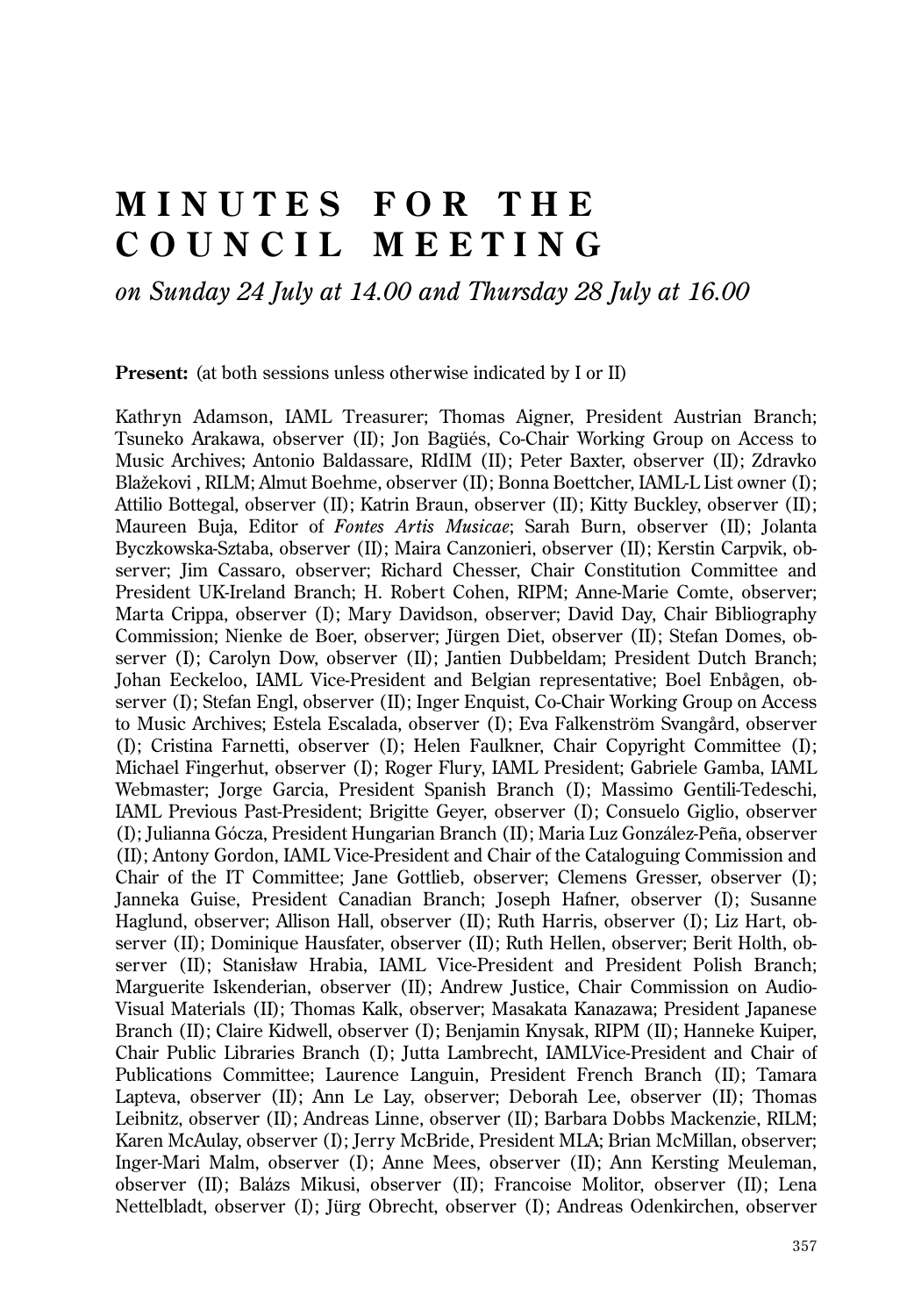(II); Geraldine Ostrove, Editor of Recent Publications; Daniel Paradis, observer (I); Anna Pensaert, observer (II); Zuzana Petrášková, observer (II); Caroline Philpott, observer (II); Emilia Rassina, President Russian Branch; Rupert Ridgewell, Chair of the Working Group on Access to Performance Ephemera (I); Federica Riva, President Italian Branch; John H. Roberts, IAML Previous Past-President; Lothar Roehr, observer (I); Amelie Roper, observer (I); Simon Schmidt, observer; Evabritt Selén, observer (I); Martie Severt, IAML Past President; Pia Shekhter, IAML Secretary General and Chair of Libraries in Music Teaching Institutions Branch; Astrid Smith, observer (I); Laura Snyder, observer (II); Edith Speller, observer (II); Roy Stanley, observer (I); Siren Steen, President Norwegian Branch (II); Annika Stemshorn, observer; Geoff Thomason, Chair Commission on Service and Training; Pam Thompson, IAML Previous Past-President (II); Yasuko Todo, observer; Judy Tsou, observer (I); Niamh Tumelty, observer (II); Carolin Unger, observer (I); Patrice Verrier, observer (II); Lucinda Walls, observer (II); Hartmut Walravens, observer (I); Barbara Wiermann, President German Branch (II); Agneta Wihlstrand, observer (I).

## **1. Welcome and apologies**

The President of IAML, Roger Flury, welcomed all delegates to Dublin—a city famous for its rich musical and literary heritage, and thanked the Organizing Committee of the UK and Ireland Branch for the excellent arrangements. There was an apology from Dorothea Baumann, President of the Swiss National Branch, who unfortunately was not able to attend.

The President gained approval from Council members to allow observers to take part in the meeting.

# **2. Any matters arising from the Minutes of the 2010 Council Meeting in Moscow** The minutes of the 2010 Council Meeting in Moscow had been circulated in advance to members. There were no matters arising.

#### **3. President's report**

In his first report as President, Roger Flury, reminded us of the fact that IAML this year celebrates its 60th anniversary. We have every reason to be proud of what we have achieved during this period. At the same time this was a good starting point for looking into the future. The President encouraged all members to get involved in the shaping of "the Future of IAML".

He extended his sympathies to all members who had been affected by tragic events during the year—natural disasters as well as "man made", due to the negative impact of the economic crisis.

The President had been invited to give the keynote address to the IAML Australia Branch meeting in Brisbane. The full text is published in *Music Reference Services Quarterly* (July 1, 2010; 13 (3–4):59)

Since Roger Flury is located in New Zealand it is difficult to respond to invitations from national Branches and other Associations with whom we have a relationship. He thanked the Secretary General, Pia Shekhter, for representing IAML on several occasions. What could be easily done from afar was providing various letters and messages of support.

A historic merger of the IAML-US Branch and MLA had successfully taken place and the President welcomed and congratulated Jerry McBride, the current MLA President and Judy Tsou, the last President of the IAML-US Branch.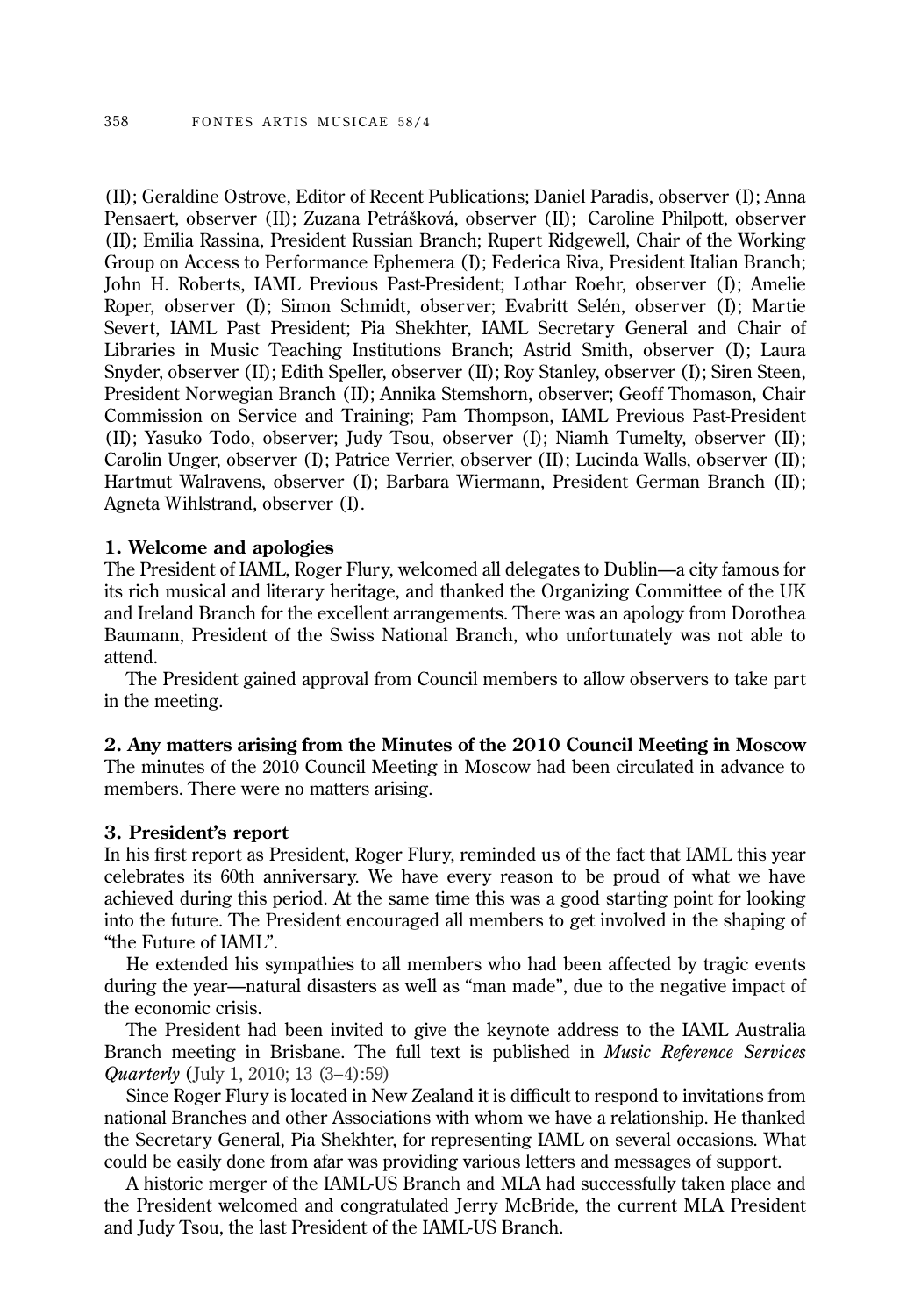The President expressed his gratitude to the Austrian Branch for agreeing to bring the Vienna Conference forward one year to 2013, since the Danish Branch due to unforeseen events has had to relinquish their conference date. He invited all National Branches interested in hosting the 2014 conference to contact the Board.

Finally the president thanked the Board for being so devoted and pro-active. Special thanks went to three IAML members for their indefatigable efforts: Maureen Buja, Editor of Fontes; Gabriele Gamba, Webmaster and Bonna Boetcher, IAML-L list owner.

#### **4. Secretary General's report**

The new Secretary General of IAML, Pia Shekhter, thanked everybody for their patience during her first year in office. She expressed her admiration for her predecessor, Roger Flury. It had been a pleasure to work with him, which was also true for the whole IAML Board.

Most of her time during the year had been devoted to scheduling the Dublin programme, compiling abstracts, and dealing with requests for technical equipment etc. Other secretarial duties had been preparations for the Board meetings, writing protocols, responding to questions from members etc. Regular updates in different yearbooks had also been made.

The mid-year meeting of the Board had been held in London at British Library, through the kind invitation of Antony Gordon and Kathryn Adamson.

The Secretary General had been representing IAML on several occasions. The first event was the IFLA Conference 2010, which was held in Gothenburg. Short reports had been made on IAML-L.

She was invited by International Music Council (IMC) to a two-day seminar with representatives of IMC's international and regional member organizations. The meeting took place in Budapest at the end of March. The theme was *Sharing and Learning* with social media and sponsorship as central topics. One of the speakers was Eve O'Kelly, who talked about her experience of arranging the last conference with IAMIC according to a new concept, which meant employing professional journalists, photographers and well-known bloggers with the aim to make IAMIC visible. The result was successful and therefore the Secretary General invited Ms. O'Kelly to the Board Meeting in Dublin to learn more about this.

At the beginning of June Pia Shekhter received an invitation to the Conservatoire of St. Cecilia in Rome. The purpose of the invitation was to discuss how to create international support for the library. The former President of European Association of Conservatoires (AEC), Mr. Johansson, was also invited. The situation for the library was precarious, especially regarding the manuscripts. A special working group within the Conservatoire has now been established. Federica Riva, Chair of the Italian IAML Branch, is a member of the group. One of the aims is to establish national and international collaboration around conservatoire libraries with old collections. The idea being that IAML—that is the Libraries in Music Teaching Institutions Branch (LIMTI)—and the European Association of Conservatoires could be important partners. Initial discussions were going to take place during the week since Jeremy Cox, Chief Executive of AEC, was invited as a speaker to the first session with LIMTI.

# **5. Treasurer's report**

The President proposed to Council that Kathryn Adamson, be reappointed Treasurer for further term of two years. This was approved unanimously.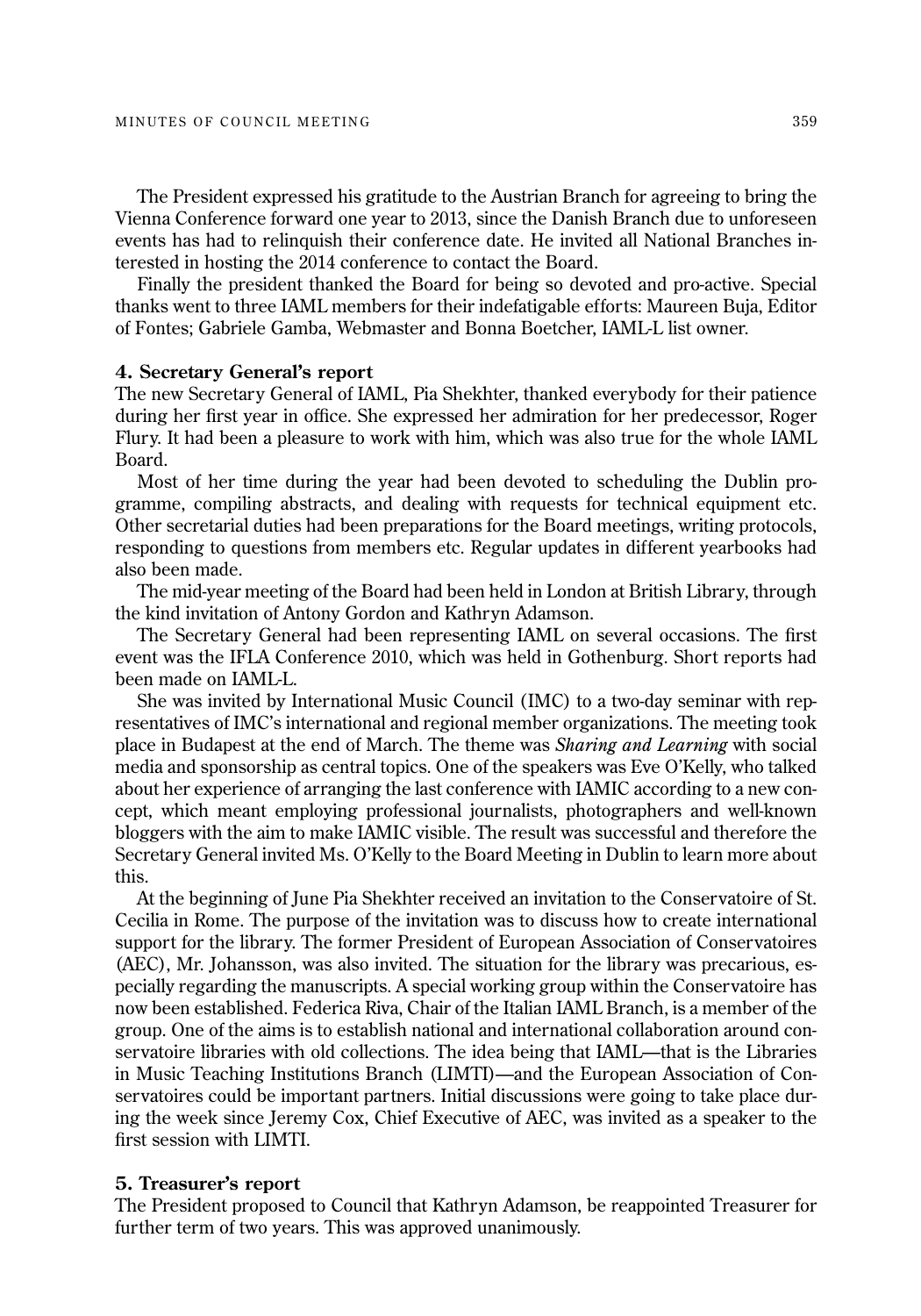The Financial Report had been circulated to Council members prior to the Dublin meeting. Expenditure was less than budgeted. Savings were made in the production of Fontes and in the travel budget. We have a healthy economy, but we still need to be careful.

The Treasurer thanked all the national treasurers and membership secretaries for their cooperation during the year. She was also grateful to the 2010 auditors Pamela Thompson and Richard Chesser.

Kathryn Adamson prompted all branches to be punctual with sending their dues and membership lists. Dues should be paid by the 1st of March each year.

We have had an overall drop in membership last year of 9 members. In the last 5 years we have lost 70 members. The treasurer hoped that the strategic discussions about "The Future of IAML" would reverse the trend.

Council was asked to approve a small increase in fees for 2013. The Board suggested that the institutional dues would rise from  $\epsilon$ 64 to  $\epsilon$ 65 and individual from  $\epsilon$ 38 to  $\epsilon$ 39. This was approved unanimously and would be voted on by the General Assembly for a final approval.

#### **6. Membership Directory**

The membership directory is now online, thanks to Kathryn Adamson, Massimo Gentili-Tedeschi and the webmaster, Gabriele Gamba. This is a big step forward for our Associ ation. Because of anticipated problems regarding data protection legislation they had decided to restrict the accessible information to a minimum. Kathryn will investigate if it is possible to be more flexible since the database is password protected. At least we must publish the e-mail addresses to all members with assignments within the Association. Maureen Buja reminded us that we should use the generic addresses instead. Antony Gordon pointed out that it is vital that we have all members' current e-mail addresses in the membership database before we introduce electronic voting for President and Vice-Presidents.

#### **7. 2011 Elections for Chairs of Professional Branches and Subject Commissions**

The Secretary General announced that elections would take place during the week for Chairs, Vice-Chairs and Secretaries of Professional Branches and Subject Committees. Names, CVs, and photos of the nominees were posted on the Conference notice board.

#### **8. Electronic communications:**

a) IAML web site

No report from our webmaster Gabriele Gamba. All issues were covered elsewhere. b) IAML Newsletter

The Council approved the proposal from Jutta Lambrecht, Chair of the Publications Committee, to discontinue the IAML Newsletter. The idea was to use the web site more actively instead.

It was agreed that the webmaster should only be responsible for technical matters; a new post of web editor with responsibility for content would be appointed. Both would receive an honorarium.

Council agreed to establish a working group for web site development, chaired by Clemens Gresser, University of Cambridge.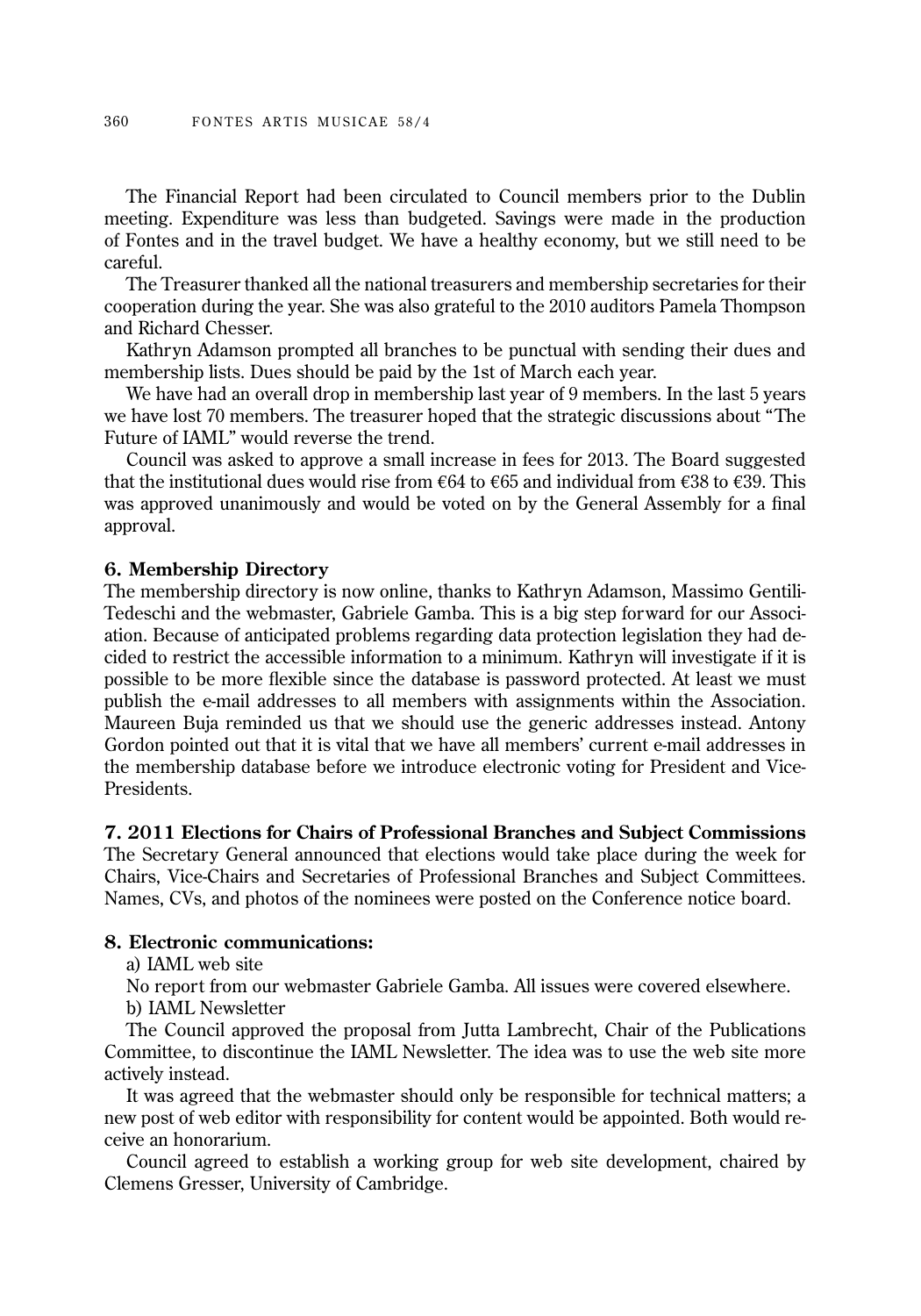# c) IAML-L

The list owner, Bonna Boettcher, announced that the listserv's hosting had been renewed at Cornell University. There are now 651 subscribers, which is an improvement compared to last year (586). There was a notable increase the last two and a half months, presumably because of the discussion about "the Future of IAML" and the upcoming conference.

#### **9. IAML relationships with other organisations:**

a) EBLIDA (European Bureau of Library, Information and Documentation Associations)

Richard Chesser will continue to be our liaison person with Eblida and will keep us informed about developments.

b) ICA (International Council on Archives)

Inger Enquist, Chair of the Working Group Access to Music Archives, reported that she had attended a conference with ICA called "Communicating Archival Metadata". A possibility for the future is to cooperate when it comes to registering single music archives around the world. She declared that the membership with ICA is useful. ICA publications such as recommendations, standards, and guidelines etc. are received on a regular basis.

c) IFLA (International Federation of Library Associations)

Massimo Gentili-Tedeschi reported from the IFLA Conference in Gothenburg last September. He followed the cataloguing and ISBD issues especially. His impression was that IFLA is open to participation with other organizations. It is important for us to have a voice in IFLA.

d) ISMN (International Standard Music Numbering)

Hartmut Walravens, Chair of the International ISMN Agency, reported on the year's work and that is printed in full later in this issue.

e) ISO (International Organization for Standardization)

Geraldine Ostrove informed us that, regretfully, she can no longer find time to follow developments within ISO. The documentation is complex and time consuming to keep up with. She thought, however, that it is important that IAML plays an active role and hoped that somebody would be interested in taking over her work.

f ) AEC (The European Association of Conservatoires)

The annual congress of the European Association of Conservatoires took place in Warsaw last November. The Chair of Libraries in Music Teaching Institutions Branch, Pia Shekhter, gave a short presentation during the Information Forum about the important role of librarians at conservatoires. A "Memorandum of Understanding" between IAML and AEC has now been signed.

g) LIBER (the Association of European Research Libraries)

Chris Banks, who had suggested that IAML would join LIBER, was not present at Council.

#### **10. IAML-US and MLA merger**

The President of MLA, Jerry McBride, announced that the IAML-US Branch and MLA merged on 30 June 2011. This is a big event in the history of IAML. The merger was something that had been discussed for decades and needed careful preparations, for example scrutinizing the two constitutions. MLA will now represent the interests of the IAML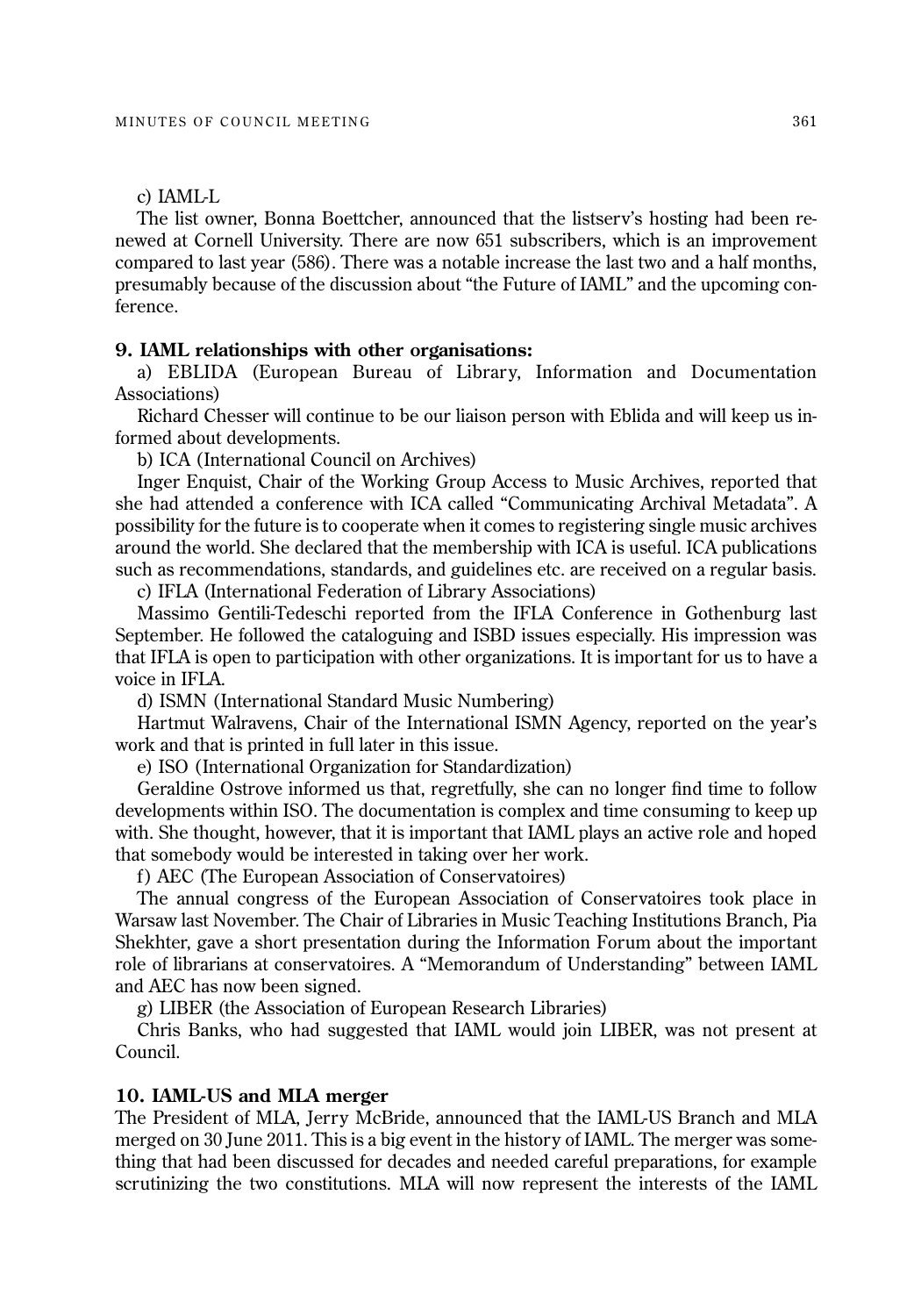members in the USA and the MLA president will be the Council representative from the USA.

# **11. Programme Committee**

The Chair of the Programme Committee, Stanisław Hrabia, asked Council to ratify a proposal from the Board regarding changes in the composition of the Programme Com mittee. All Chairs of Professional Branches and Subject Committees are included. Hopefully this would result in more coherent conferences. The proposal was approved unanimously.

The new constitution of the Programme Committee is as follows:

- 1. Chair of the Programme Committee
- 2. Secretary General acting as secretary of the committee, not taking part in the grading procedure
- 3. Chairs of Branches (five persons)
- 4. Chairs of Commissions (four persons)
- 5. Representative of the next conference (one person)
- 6. Past Chair of the Programme Committee (one person). Only one year overlap when there is a new Chair.

The Programme Committee will consist of 12 persons, except in election years when the new Chair and the Past Chair will work in parallel to ensure continuity.

# **12. Outreach Committee**

The Chair of the Outreach Committee, Martie Severt reported that two members resigned from the Committee: Julianna Gócza and Ruth Hellen. They were thanked for their great commitment. The committee welcomed three new members: Joseph Hafner (Canada), co-chair of the organizing committee IAML-conference 2012 Montréal, Andrew Justice (USA), Chair of the MLA Outreach Committee, and Radmila Milinkovi (Serbia).

This year the members attending the conference had donated EUR 700, which partially funded 14 people's participation in Dublin. Roger Flury pointed out that we should offer some possibility to donate money during registration. Payment for the conference is often made by the employer, which makes donations complicated.

Members were encouraged to give donations—even small amounts would be greatly appreciated.

Several national branches are working very actively with outreach—the Committee has received reports from many countries.The Outreach Committee intends to use the web site and IAML-L more from now on.

Another way of personal outreach would be to "adopt" a library or an individual. Martie Severt or Kathryn Adamson would be happy to assist.

Maureen Buja suggested that we should ask libraries receiving reduced free memberships for collaboration. Maybe they could, for example, contribute to the list of Recent Publications?

# **13. Copyright Committee**

The Chair of the Copyright Committee, Helen Faulkner, had met with the IAML Board during the meeting in London. The discussion had clarified the purpose and function of the committee. In the future the Copyright Committee would not have sessions during the conferences on a regular basis, but occasionally when there were topics of general inter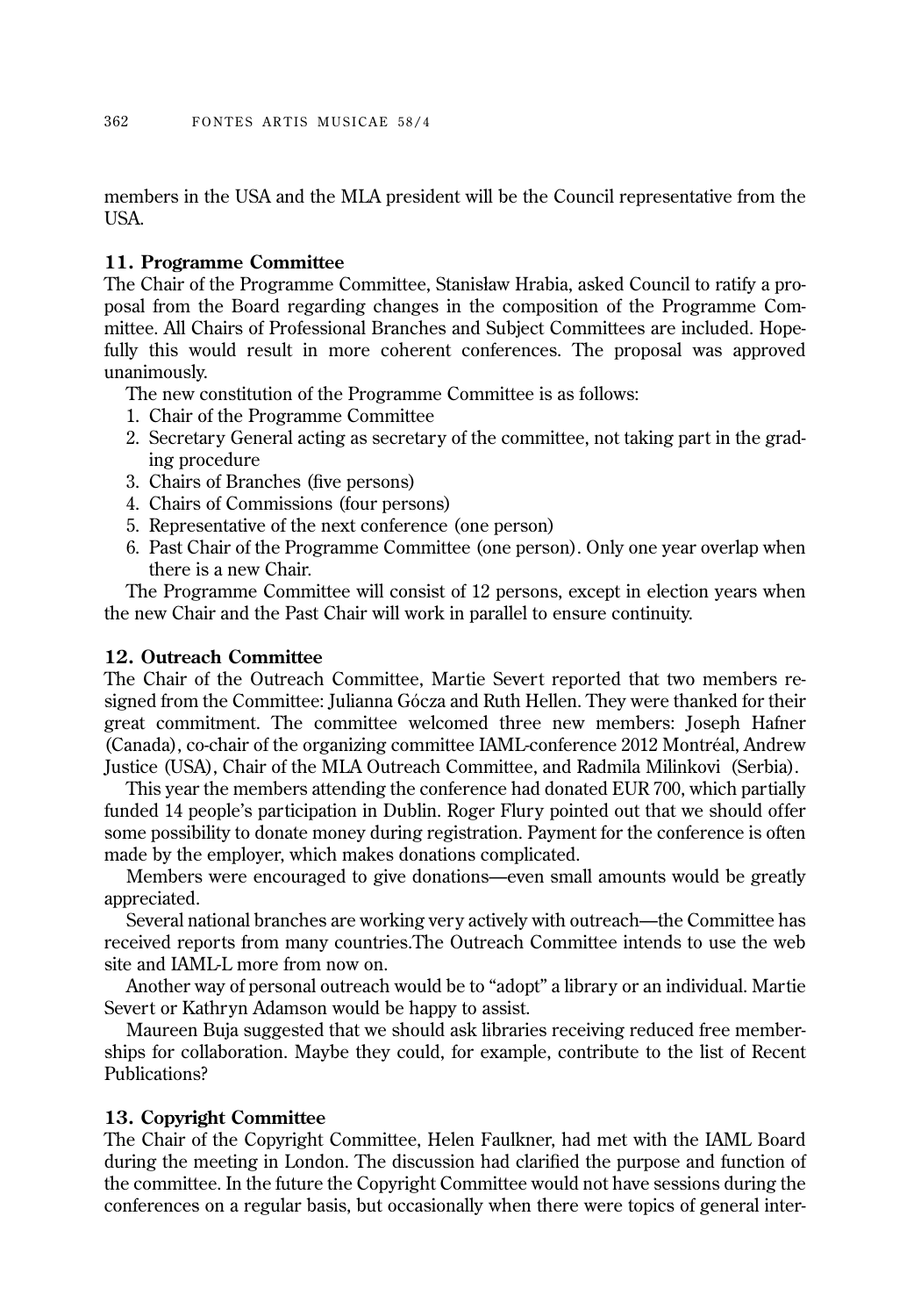est to the membership. Papers on copyright may be included in sessions organized by Branches or Commissions. The committee should respond as the IAML voice on copyright matters at an international level when needed. Otherwise most of the work must be done on a national level.

Helen Faulkner intended to put together an informal group consisting of people from different territories.

# **14. Constitution Committee**

The Chair of the Constitution Committee, Richard Chesser, reported that there had been no constitutional matters during the year or during the conference in Dublin.

# **15. Ad-hoc Committee on Electronic Voting**

Roger Flury noted that a trial electronic election had taken place during 2010 and that the result was reassuring. Now that the membership database is in place we can proceed to prepare for the next Presidential and Vice-Presidential elections in 2013. [Secretary's note: For this to succeed it is imperative that current email addresses are available for all members.]

# **16. Working Group on Access to Music Archives**

Access to Music Archives is a working group under the Archives and Music Documentation Centres Branch. It is aiming at an international registration of music archives. The Chair, Inger Enquist, reported on the activities of the Group during the two periods (six years) of its existence. There is now a database prototype, an Archive School on the IAML web site and a brochure. Council approved the proposal to reappoint the working group for another term of three years. Inger Enquist and Jon Bagüés will be co-chairs.

# **17. Music Ontology Working Group**

The Chair, Antony Gordon, proposed that the Group should be formally wound up due to the fact that work on technical standards was being undertaken in various places outside IAML. The Group had, in fact, not been active for a long time. The proposal was unanimously approved.

# **18. Working Group for the Transition of Hofmeister XIX**

During the conference in Moscow 2010 David Day proposed that a Working Group for the Transition of Hofmeister XIX would be established to plan ahead for the time when the Hofmeister web site and database could no longer be hosted at Royal Holloway University of London. Since it turned out that there was no need to move the database at the moment no activity was reported.

# **19. Sub-Commission on ISBD and Music**

Massimo Gentili-Tedeschi, the IAML liaison in the ISBD Review Group of IFLA, reported from the first two official meetings of the Sub-Commission on ISBD and Music, which had taken place during the week. The terms of reference had been discussed. Daniel Paradis was appointed Vice-Chair and Mary Wedgewood Secretary. The group will use "PBworks" as a communication tool with a link from the IAML web site.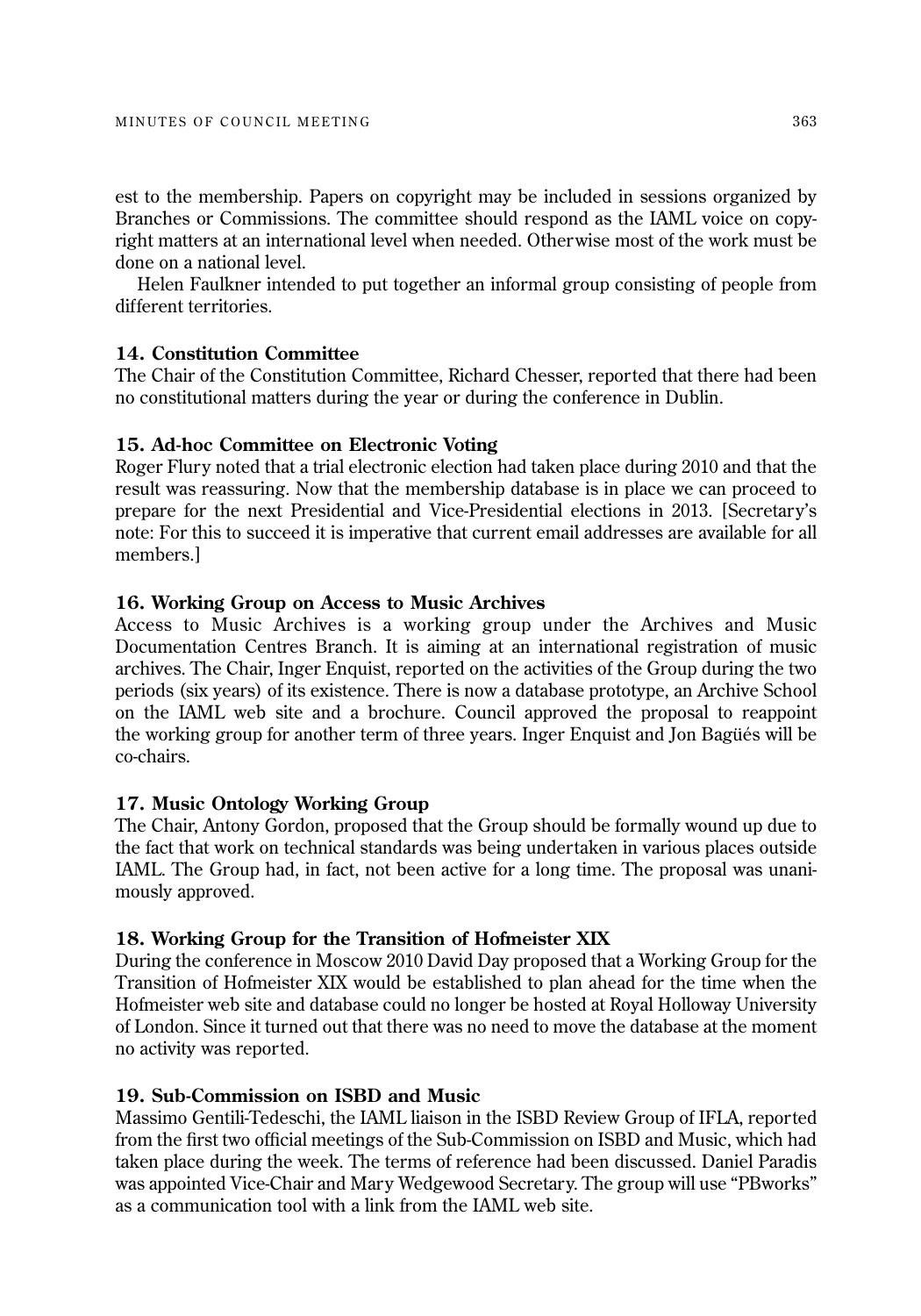# **20.** *Fontes Artis Musicae*

The Editor, Maureen Buja, presented the following report:

The current status of *Fontes Artis Musicae* is that 2011:1 is issued; 2011:2 is printing; and 2011:3 has just been sent to the printer. 2011:4 is the conference issue so that is being created over the next week.

Just as a reminder: 2011:4 is the conference issue. All material is due to me by 1 Septem ber. I've already put out two reminders on IAML-L and will take every opportunity to remind people at this conference.

The Special Topics issue for 2011 is an issue on National Libraries, guest-edited by Rupert Ridgewell. He has 16 articles covering national libraries in thirteen countries on three continents, mainly from Europe but also from New Zealand, Australia, and North America.

The 2012 Special Topics issue will be on Cataloguing, with guest editor of Jim Cassaro. *Reviews*

In 2010, we printed 52 reviews; eight of which were reprints of significant reviews from *Forum Musikbibliothek*, through the courtesy of the editor, Jutta Lambrecht. I think this is an important service that *Fontes* can supply and that other national journals should be encouraged to contribute. For 2011-2012, we have 77 reviews as our goal but this, as always, depends on our reviewers.

Anna Pensaert, our European Book Review Editor, tendered her resignation and we have already replaced her with Clemens Gresser. Since he is also at Cambridge, we do not have the problem and expense of forwarding books to a new editor. He is assisted by Alexandros Charkiolakis in Greece. During the conference, we will be looking for another Assistant European Book Review Editor to handle French reviews. *Advertising* 

In 2009–2010, David Day maintained most of the publishers from 2008-2009: J & J Lubrano Antiquarian Booksellers, A-R Editions, Theodore Front, the Masterclass Founda tion, Otto Harrassowitz, and DRAM continued through all of vol. 56. We also picked up one new ad from Pronkjuivelen. J & J Lubrano discontinued their ad in the *Newsletter*. There was a major transition with the first issue of vol. 57: J & J Lubrano, the Masterclass Foundation, DRAM and Pronkjuivelen all dropped their ads. We were fortunate, however to pick up new ads from Bärenreiter and Alexander Street Press. Theodore Front is still carefully guarding the back cover ad and Otto Harrassowitz will continue to publish an ad in the first issue of each volume. A-R Editions also continues their ads. Alexander Street Press is the only one publishing in both *Fontes* and *Newsletter*.

*Recent Publications in Music*

As of 2009, this very popular feature has been removed from the printed edition and is being made available via the IAML website. It is searchable through Google and is the first result when you search the title both with and without quotation marks (last year, we came up second when you searched it without quotation marks). Gerry Ostrove has been very active in pursuing more countries but the problem still remains of major countries that are not represented on the list, namely Australia, Sweden, Denmark, Norway, Poland, and Switzerland and it was only through the extraordinary efforts of Rupert Ridgewell that we have a UK listing this year. On the positive side, through the work of Santie De Jongh, we have coverage of more African countries: Nigeria, Senegal, and Tanzania. Johann Eeckeloo was instrumental in bringing us the retrospective listing from Belgium.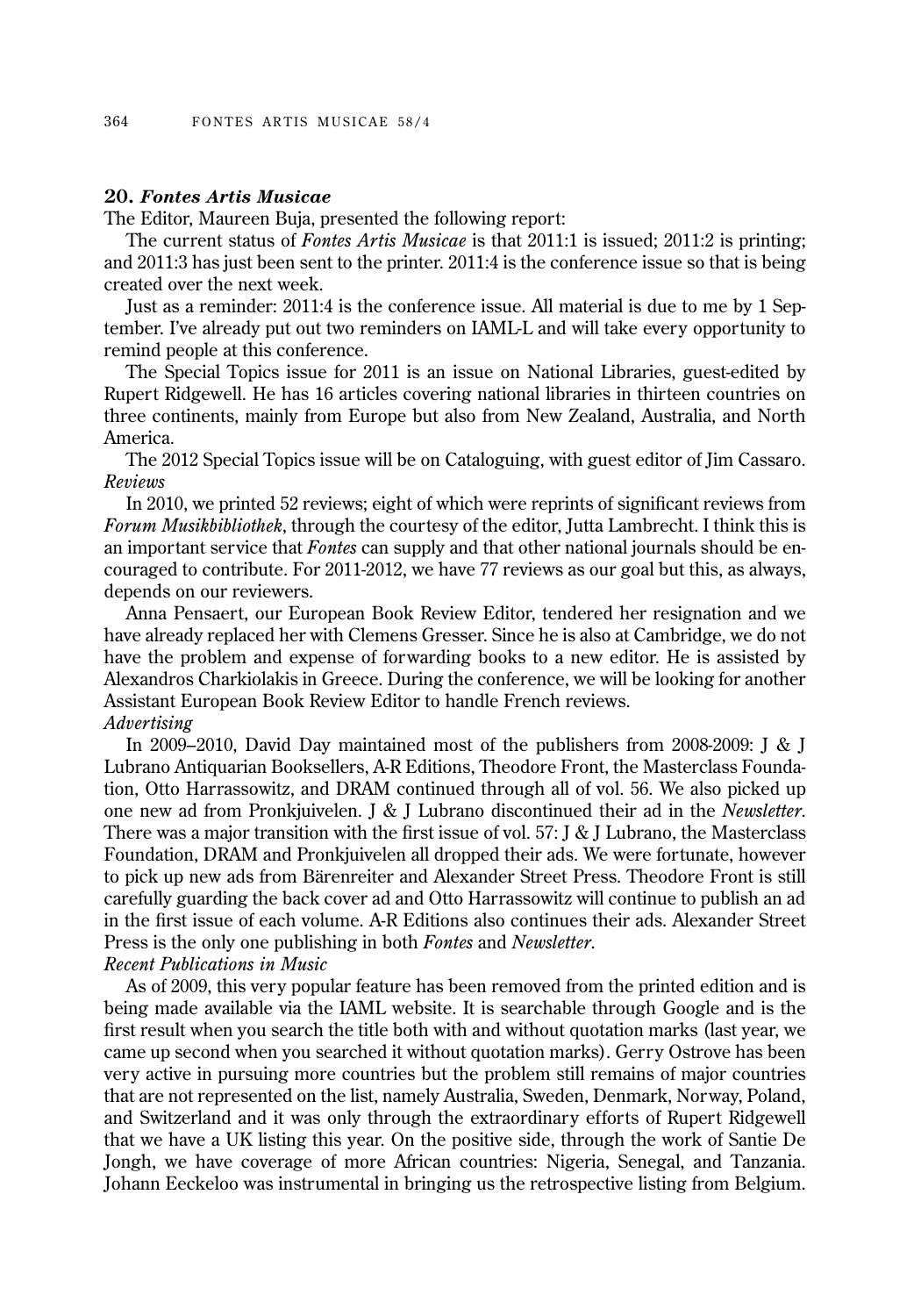We have been working with the Outreach Committee to see if countries that are extended outreach assistance could also make contributions to Recent Publications. Along with benefiting our listing, it would give nascent members an immediate and active role in IAML activities.

We are still looking into providing more listings in non-roman character sets. We currently do Traditional Chinese, Simplified Chinese, and Japanese—we would also like to include Russian and Greek and are discussing the problems associated with using character sets that go from right to left. We still provide a transliteration of titles into roman characters and a translation of titles in to English/French/German as necessary.

Last year, Jutta Lambrecht broached the idea of including prices. These have been included where supplied by our correspondents but it is really only Germany and Taiwan that have been able to add these.

#### *Editorial Board Changes*

Johann Eeckeloo is our new Editorial Board member, replacing Adèlaïde Kienzi.

I would like to thank all the people who have made *Fontes* successful this year: the Publications Committee Chair Jutta Lambrecht; the Editorial Board of Georgina Binns, Johann Eeckeloo, and Thomas Kalk; I would also like to thank Clemens Gresser and Michael Fingerhut for translation assistance. In addition, I must praise Geraldine Ostrove for her work on Recent Publications; and Alison Hall and Mary Jane Steer as indexers.

# **21. Publications Committee**

The Chair of the Publications Committee, Jutta Lambrecht, reported that the Committee had met several times during the week.

A decision to discontinue the *IAML Newsletter* had been made. The idea was to replace it by a revitalized web site. The proposal to create a Working Group for Website Development was accepted unanimously. Clemens Gresser was elected Chair of the Working Group. A Content Editor of the web site (with an honorarium) should be appointed. The web site should have information in IAML's three official languages: English, German and French.

# **22. Future conferences**

The President reported on scheduled future conferences. They are:

2012 Montréal (Canada) 22–27 July

2013 Vienna (Austria) 28 July–2 August

2014 To be decided

2015 New York (USA)

We are looking forward to next year's conference in Montréal!

#### **23. Any other business**

As a result of the discussions about "The Future of IAML" a "Strategy Committee", chaired by Antony Gordon, British Library, was established. The Committee is required to present proposals already at the conference in Montréal next year. It should consist of 8–10 people representing different age groups. Terms of reference: To investigate options for strategic directions of IAML

Pia Shekhter, Chair of Libraries in Music Teaching Institutions Branch, proposed to establish a "Working Group for Libraries in Music Teaching Institutions and Accreditation".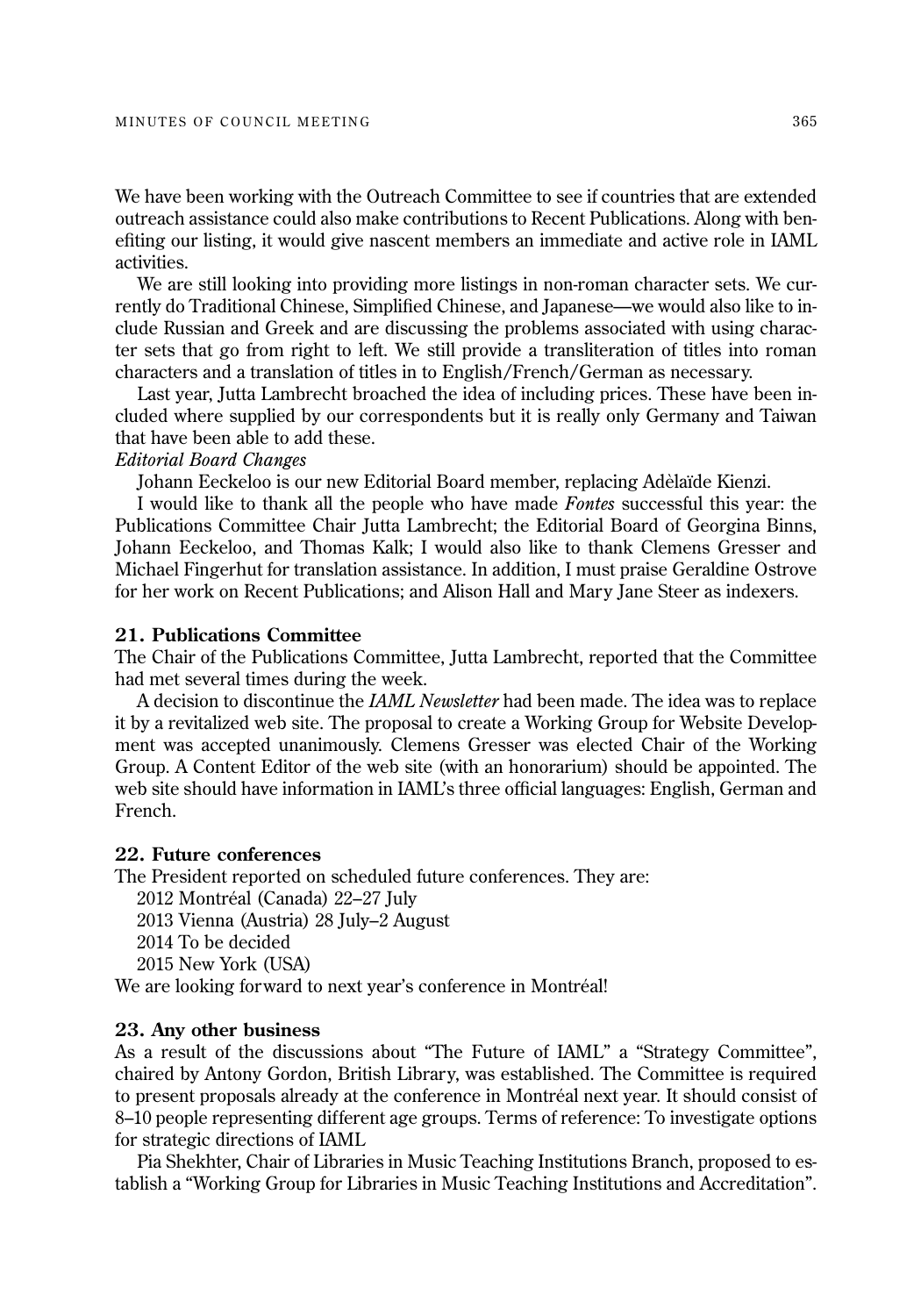Council voted in favour of this, but as a result of the following discussion the President suggested that we should set the vote aside and consider a revised motion at the General Assembly the following day.

Andrew Justice, University of North Texas, proposed a "Working Group on the Creation of a Digital Collection Database", which would be a central registry of links to IAML members' digital holdings. The working group would consist of himself as Chair and four other members and would work for three years. A draft version will be presented at the conference in Montréal.

Rupert Ridgewell proposed a reappointment of the Working Group on Access to Performance Ephemera for another three years, to be chaired by Paul Banks. The motion was carried with one abstention.

Council adjourned.